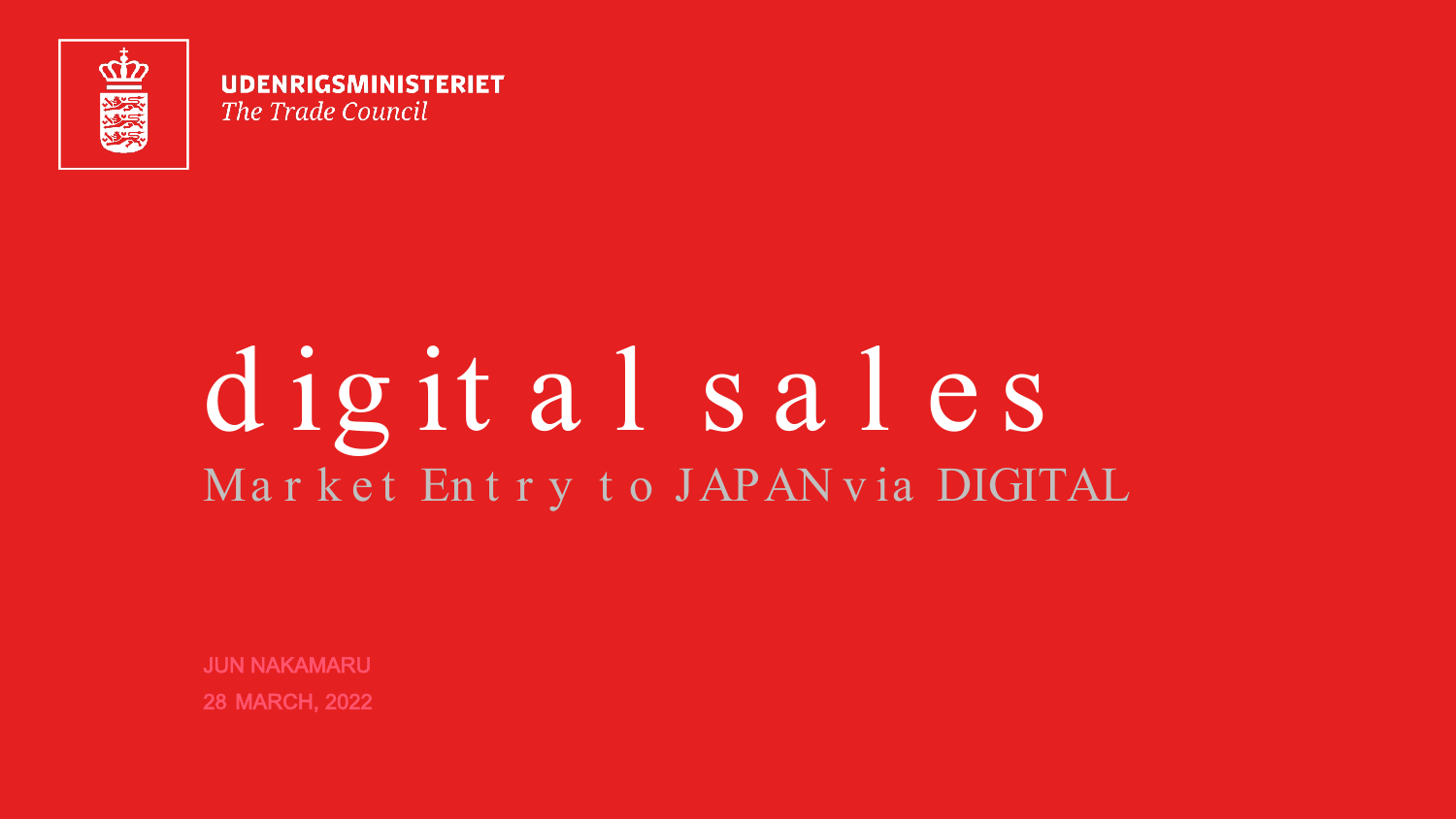## Why sell in Japan?



- E-com m erce and access to large online m arketplaces have allowed any com panies to start trading overseas with lower costs than ever before.
- Many com panies who did not have the resources to foreign m arkets now have access with local customers around the world.
- It is often believed Japan is a hard market to penetrate because of the differences in language, culture and business practice.
- There are m ultiple ways to help overcom e any of those barriers.
- Japan is another powerful m arket with a wealthy population of 127M, that should not be overlooked.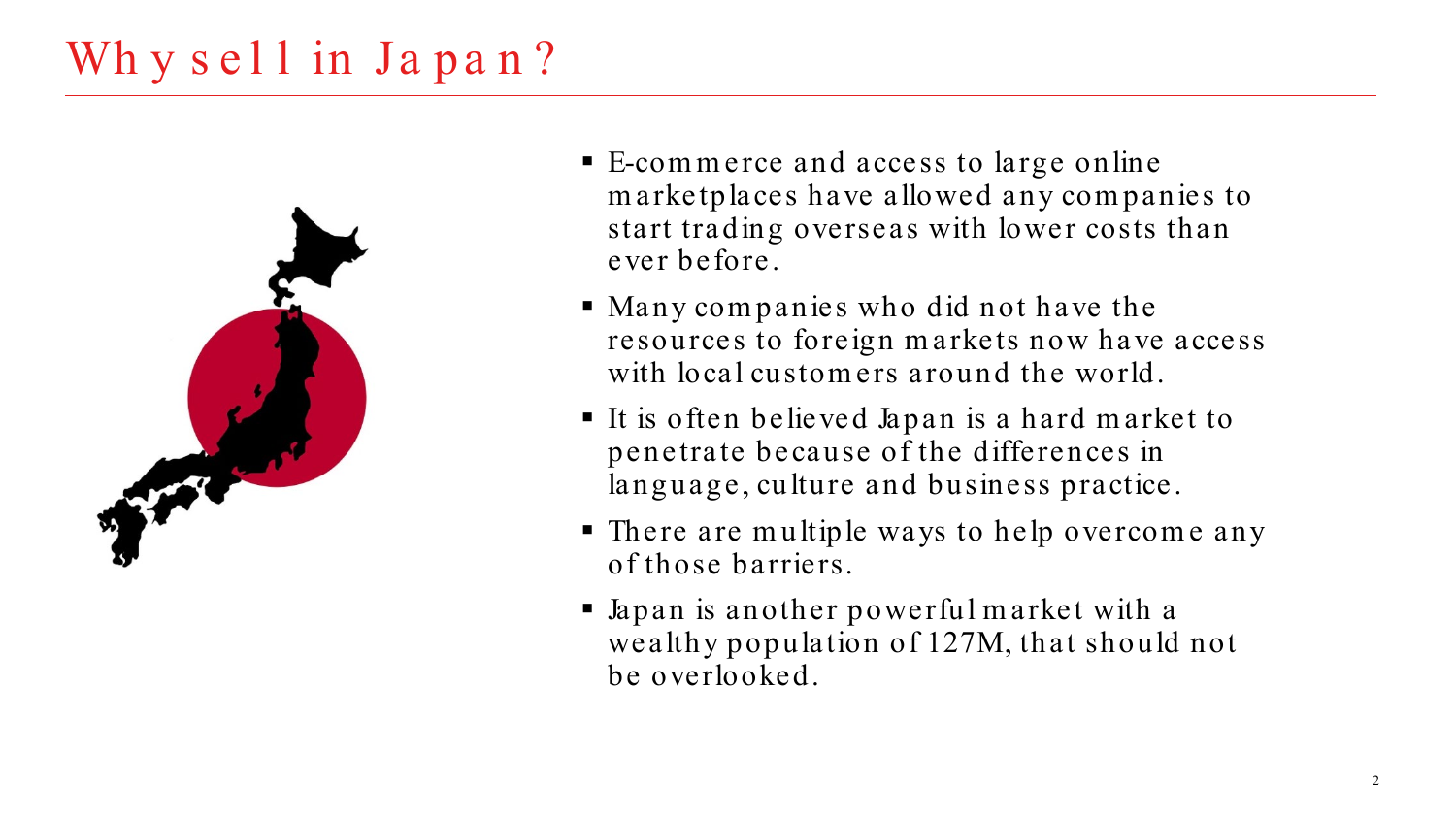### Japan Market OVERVIEW – B2C/B2B2C



- Japan is the world's third largest econom y and e -commerce market.
- In 2020, the total market value was  $$120$  billion with  $22\%$  Y/Y growth \* excluding service.
- $\blacksquare$  Mobile commerce ratio: 50%+.
- Three EC platform s dom inate the online retail m arket, holding over 45% of the m arket share.
	- Rakuten, a ma zon, ya hoo.
- $\blacksquare$  Top 100 online retailers also enjoy > \$100M annual sales w/ their unique custom er base.
- Top Selling item s Online:

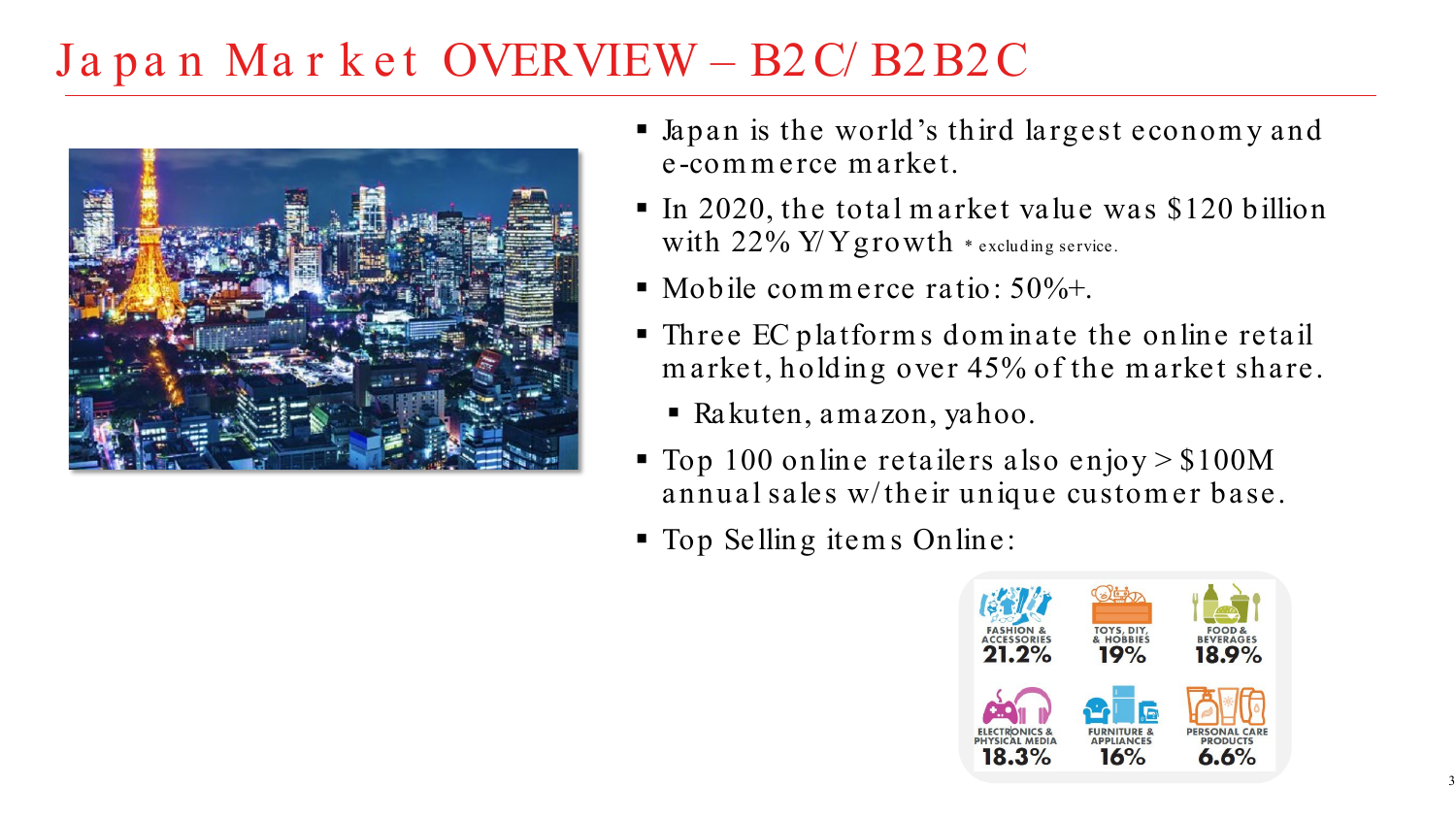### Japan Market OVERVIEW - B2B/B2G



#### B2B

- Total B2B digital sales hit \$2.9 trillion in 2020.
- 33.5% of business transaction went though digital. However, it is m anly thought EDI (digital interface), not by online com m erce.
- Several B2B online m arketplaces have just em erged and are expected to grow faster.
- Digitization of SMB have been driven by the m inistry of econom ics and industry but still in progress.

#### B2G

- There is no unified digital procurem ent platform for local governm ents
- Digitization of all governmental process is underway, driven by newly established digital agency.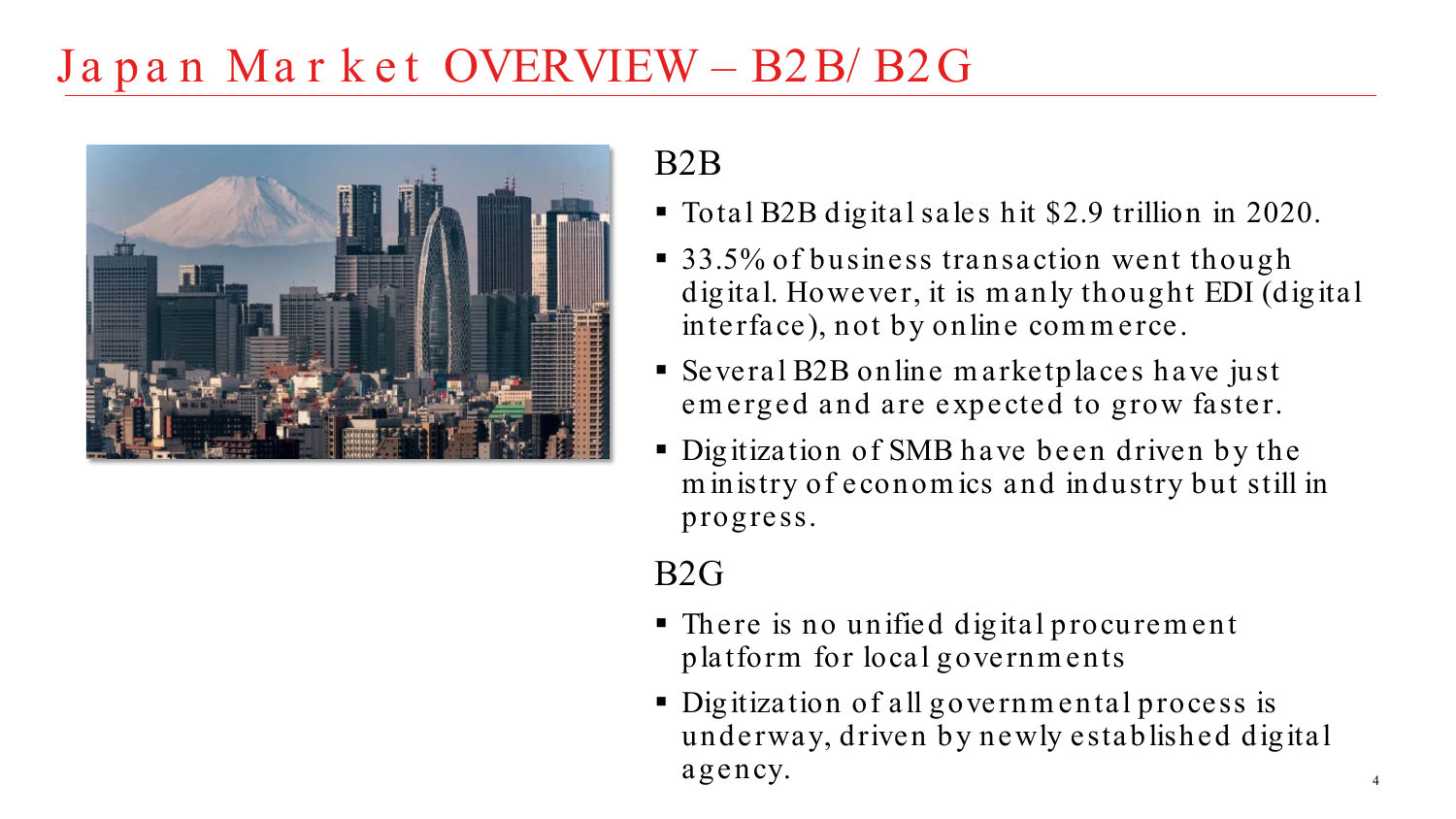### Pot ent ial entry barriers in Japan

| <b>Energy</b>                                                                                                                                                                                                                                                                                                                                                                                                                                                                                                                            | Food & agro                                                                                                                                                                                          | health                                                                                                                                                                                | design                                                                                                                                                                                                                                                                                                                                                         |  |  |  |  |  |  |
|------------------------------------------------------------------------------------------------------------------------------------------------------------------------------------------------------------------------------------------------------------------------------------------------------------------------------------------------------------------------------------------------------------------------------------------------------------------------------------------------------------------------------------------|------------------------------------------------------------------------------------------------------------------------------------------------------------------------------------------------------|---------------------------------------------------------------------------------------------------------------------------------------------------------------------------------------|----------------------------------------------------------------------------------------------------------------------------------------------------------------------------------------------------------------------------------------------------------------------------------------------------------------------------------------------------------------|--|--|--|--|--|--|
| • High customer expectations of quality standards in products and services<br>• Sufficient logistic capability is needed for fast and flexible delivery<br>· Full localization in Japanese is required - machine translation must be avoided.<br>• Best in class Customer Support is a key to success in Japan<br>• Customers expect detaild infomation including brand story and product specifications<br>• Generally, awareness of Danish brands and products are low in Japan - some levels of marketing activities may be necessary |                                                                                                                                                                                                      |                                                                                                                                                                                       |                                                                                                                                                                                                                                                                                                                                                                |  |  |  |  |  |  |
| A lot of regulations/relevant laws in<br>$\;$<br>environment, copnstruction, sea,<br>power, etc.<br>• Need to be a member of consortium<br>for participating in projects for bidding                                                                                                                                                                                                                                                                                                                                                     | • Food regulations to complay with.<br>• Limitations of food delivery (Periciable<br>food, Frozen Food)<br>• Firece competition in the market<br>• High level of consumer interest in food<br>safety | • Restriction of online sales for<br>prescription drags<br>• Limitation of online medical care by law.<br>• The numbers of B2B marketplaces for<br>medical equipments are still small | • Limited opportunities for customers to<br>see real products before ordering online.<br>Many wants to do so, especially in<br>Interior/Funiture.<br>• High delivery costs may be a burden for<br>large size merchadiszes such as<br>furniture.<br>• Our current distribution partners are<br>relatively small and have limited access<br>to large EC channels |  |  |  |  |  |  |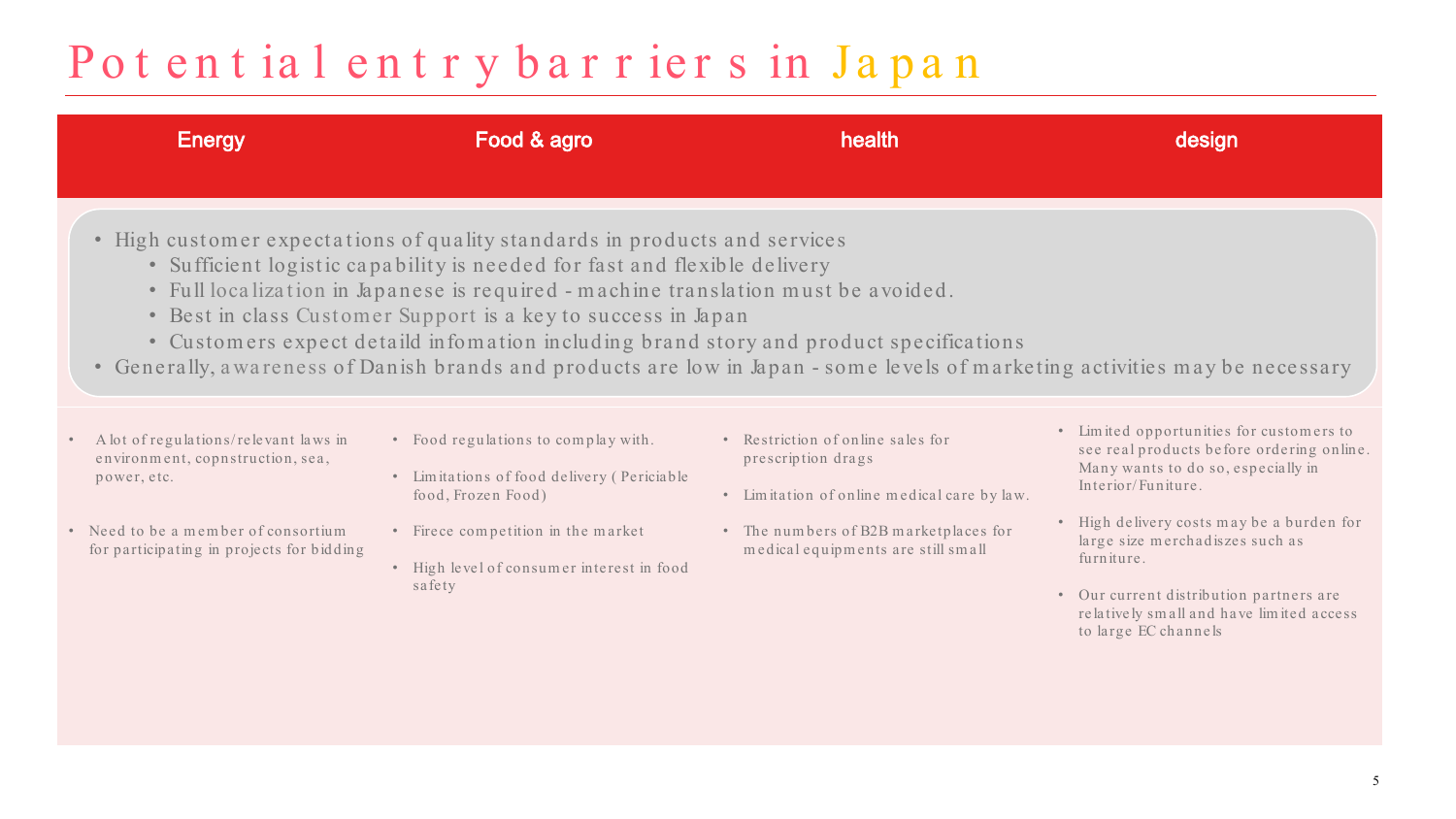## digit als ales OPPORTUNITIES in JAPAN

|                                                  | <b>ENERGY</b>                                    | <b>TECH</b> | <b>HEALTH</b>                                                                                                                                                                                                                                                                        | <b>FOOD&amp; AGRI</b>                                                                                                        | <b>DESIGN</b>                                                                                                |
|--------------------------------------------------|--------------------------------------------------|-------------|--------------------------------------------------------------------------------------------------------------------------------------------------------------------------------------------------------------------------------------------------------------------------------------|------------------------------------------------------------------------------------------------------------------------------|--------------------------------------------------------------------------------------------------------------|
| B <sub>2</sub> C/B <sub>2</sub> B <sub>2</sub> C |                                                  |             | • OTC drags<br>• Medical Supplies<br>• Cosmetics<br>• Supplements, etc.                                                                                                                                                                                                              | ₩<br>$\bullet$ Tea<br>• Confectionaries<br>• Chees<br>• Alcohol/Beer<br>$\bullet$ Juice<br>• Canned Food<br>• Processed Food | • Furniture<br>• Interior goods<br>• Stationaries<br>$\bullet$ Audio<br>• Apparel<br>· Shoes<br>• Camp goods |
| B <sub>2</sub> B                                 | Sales negotiation mainly<br>via offline channels |             | • Sports goods<br>$\bullet$ (Frozen Food)<br>• Home appliances<br>• Serials<br>• Office supplies, etc.<br>$\bullet$ Oil, etc.<br>Large gift markets with \$93 billion USD for seasonal and cultural events such as<br>Christmas, Valentine's Day, Halloween, Wedding, New life, etc. |                                                                                                                              |                                                                                                              |
|                                                  |                                                  |             | Partner with major EC channels that have an affinity for customer attributes and<br>take advantage of their marketing, sales power and logistical capabilities.<br>المامان والمامان والماري فالماري والماري والماري والمرادي                                                         |                                                                                                                              |                                                                                                              |
| B2G                                              |                                                  |             |                                                                                                                                                                                                                                                                                      |                                                                                                                              |                                                                                                              |